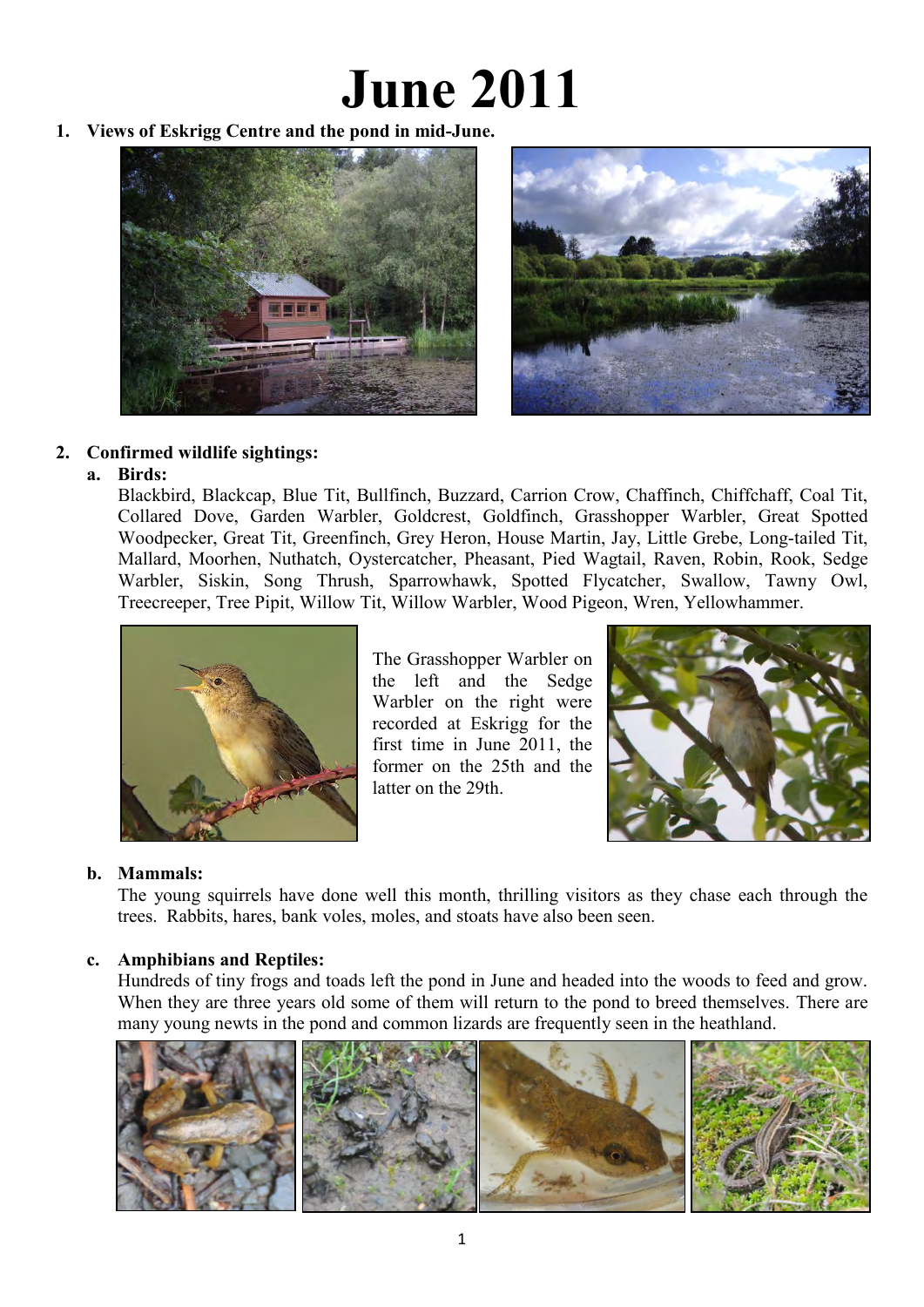## **d. Insects:**

On the 16th of June Andy Riches kindly helped at the **Moth Workshop** to identify sixty species of moth including the following species of macro-moths new to the Reserve:

|    | Common Name                     | Scientific Name      |
|----|---------------------------------|----------------------|
| 1  | Beautiful Golden Y              | Autographa pulchrina |
| 2  | Bordered White (Northern)       | Bupalus piniaria     |
| 3  | Chimney Sweeper                 | Odezia atrata        |
| 4  | Flame, The                      | Axylia putris        |
| 5  | Gold Swift                      | Hepialus hecta       |
| 6  | Lesser Cream Wave               | Scopula immutata     |
| 7  | <b>Lesser Swallow Prominent</b> | Pheosia gnoma        |
| 8  | Marbled Minor                   | Oligia strigilis     |
| 9  | Red-necked Footman              | Atolmis ribricollis  |
| 10 | Small Angle Shades              | Euplexia lucipara    |
| 11 | Small Argent & Sable            | Epirrhoe tristata    |
| 12 | Small Yellow Wave               | Hydrelia flameolaria |
| 13 | Spectacle                       | Abrostola tripartita |

The micro-moths are much more difficult to identify and usually don't have a common name. We are very grateful to Peter Norman who identified the following eight species, all new to the Reserve:

*Agonopterix arenella*, *Capua vulgana*, *Celypha lunana*, *Cryptoblabes bistriga*, *Lobesia littoralis*, *Mompha locupletella*, *Scoparia ambigualis*, *Udea olivalis*.

According to Peter, *Lobesia littoralis* is usually a coastal species which feeds on thrift, though it is known to occur on garden varieties. Some of these species are quite scarce locally and some nationally. Most notable is *Cryptoblabes bistriga* (picture on the right) which appears to be new for D&G and there is only one other Scottish record, near Ullapool.



On the 10th of June I came across a clump of tiny insect nymphs. They turned out to be a species of predatory shieldbug (*Picromerus bidens*). This species usually overwinters as eggs and less



frequently as nymphs, becoming adult by July/August. The nymphs are greyish-black, with pale banded legs and yellow banded antennae. Like the adults, they are predatory, feeding on the larvae of other insects, particularly caterpillars, but will also suck sap from plants.

They are widespread across Britain and Ireland, but scarcer further north and only recorded recently in Scotland. They are found in a variety of habitats; particularly heathland but also in damp flowerrich meadows and on chalk downland.

Visitors to the Centre could not fail to notice the wasps going in and out the shutter slots at the front windows. They are obviously nesting in the wall of the Centre. The photograph opposite shows one of the wasps fanning the entrance to help keep the nest cool.

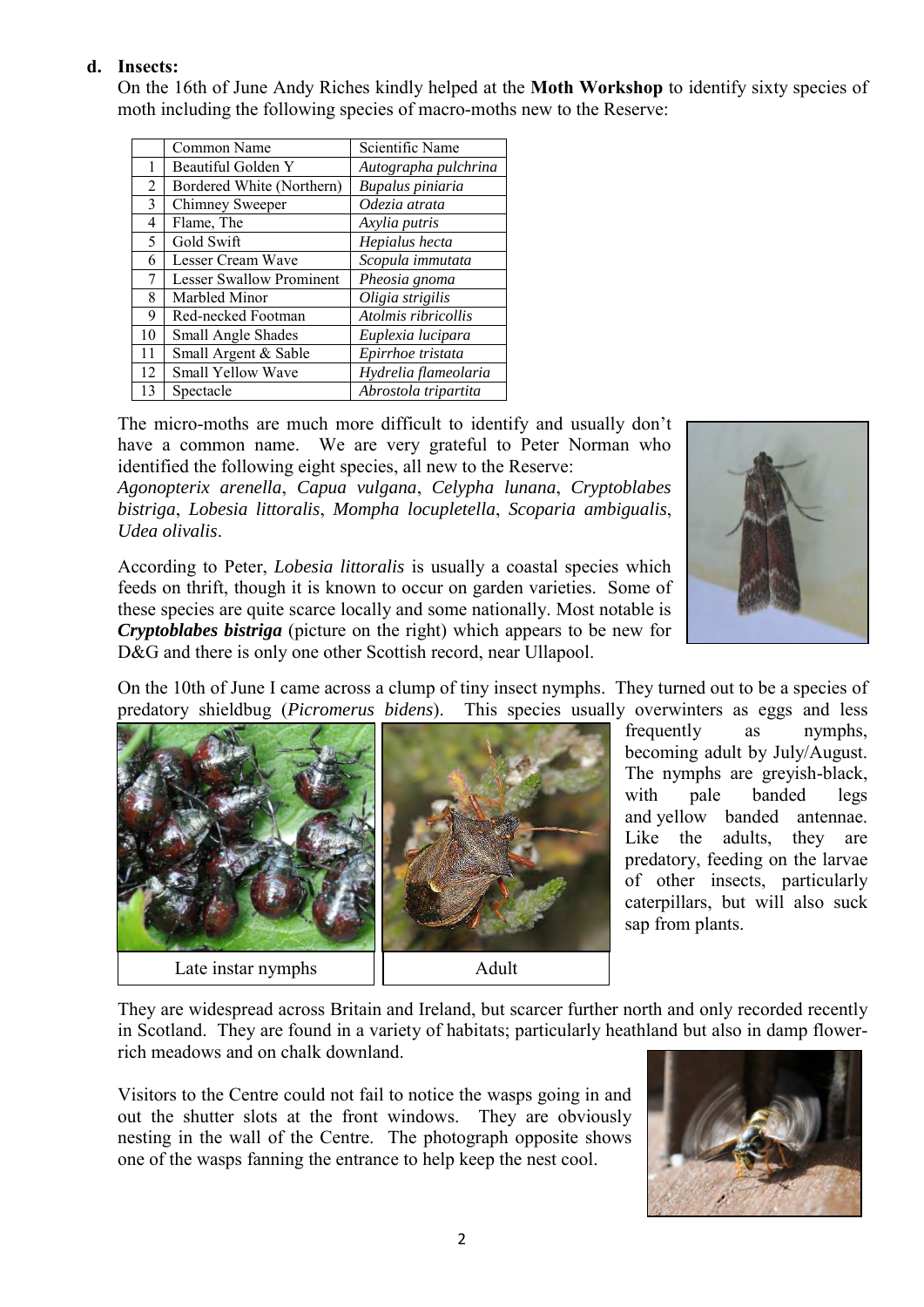Anyone taking a gentle stroll round the reserve on one of the sunnier days in June was treated to a colourful display by a wide variety of insects. Can you identify the following insects in the pictures below?

 Ringlet, Flesh-fly, Common Green Grasshopper, Common Blue Damselfly, Scorpion Fly, Small Pearl-bordered Fritillary, Chimney Sweeper, Froghopper, Flea Beetle, Green Bottle, Large Skipper, Marmalade Hoverfly.



One of the of the pictures shows an insect that is not in the above list – can you name it?

It is hoped to attract a few more insect species to the Reserve by creating a small wildlife garden next to the Centre. Once a willow stump has been removed the site will prepared and sown with the seed of native plants favoured by insects and their larvae. Native plants may also be transplanted on to the site.

Any assistance to remove the stump would be greatly appreciated. Contact Jim on 07739987009.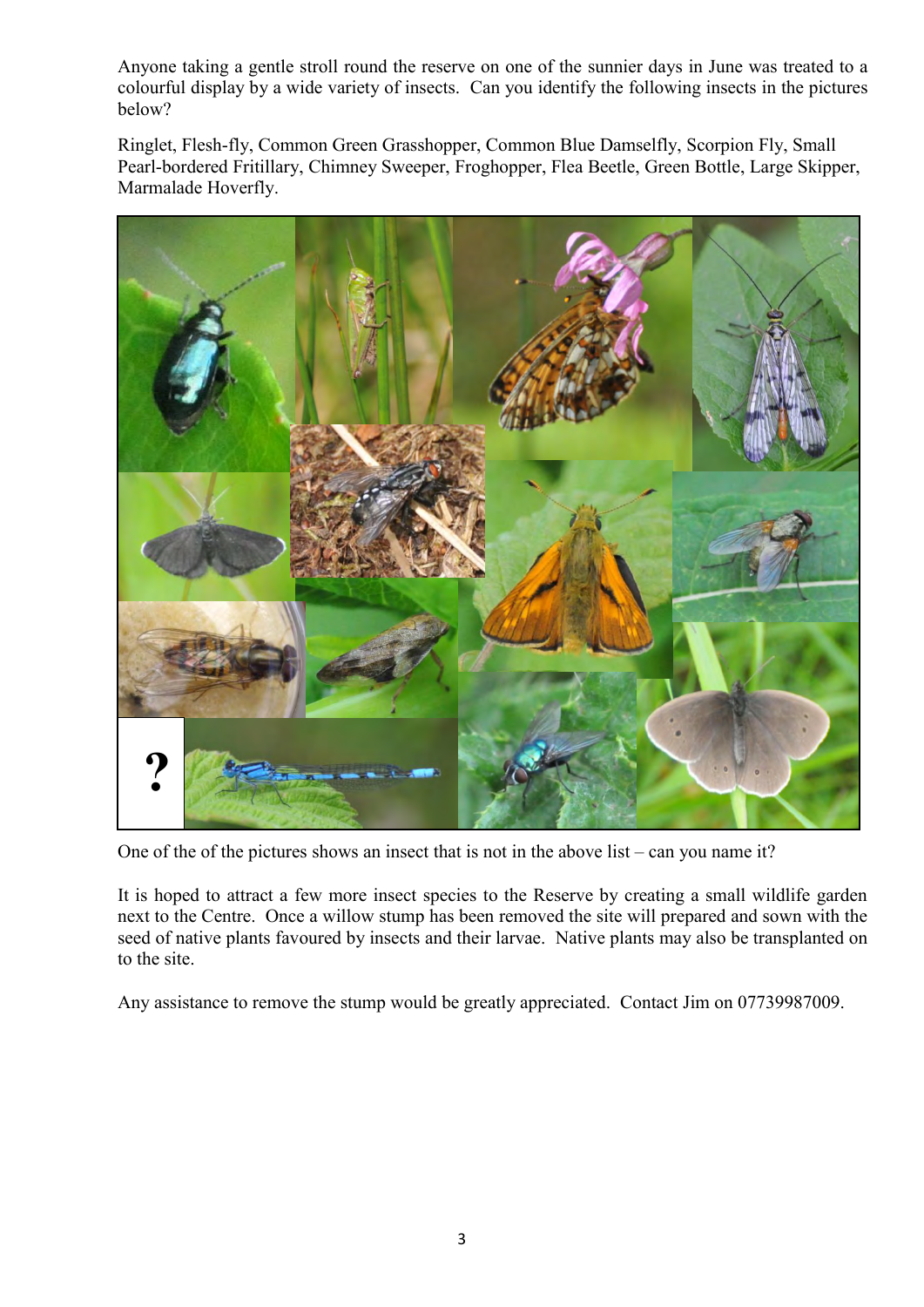**e. A few of the flowering plants seen this month.**



1. Dog Rose 2. Elder 3. Marsh Orchid 4. Marsh Cinquefoil 5. Ragged Robin 6. Red Campion

# **3. Maintenance work – Volunteer Assistance**

During the month the Dumfries Road entrance and several paths were cleared using the lawn-mower and strimmer. A trellis was erected beside the Centre to reduce the disturbance to wildlife caused by visitors approaching the Centre and thereby cause less disruption for photographers who may be in the process of trying to capture shots of the birds from inside the hide. If the trellis is not enough it will be boarded over in the future to create a full screen.



During the **Maintenance Day** on the 26th, Chris Trott and David Hughes helped Jim to prune back the trees and bushes along the forest road and fill in some more of the pot-holes.



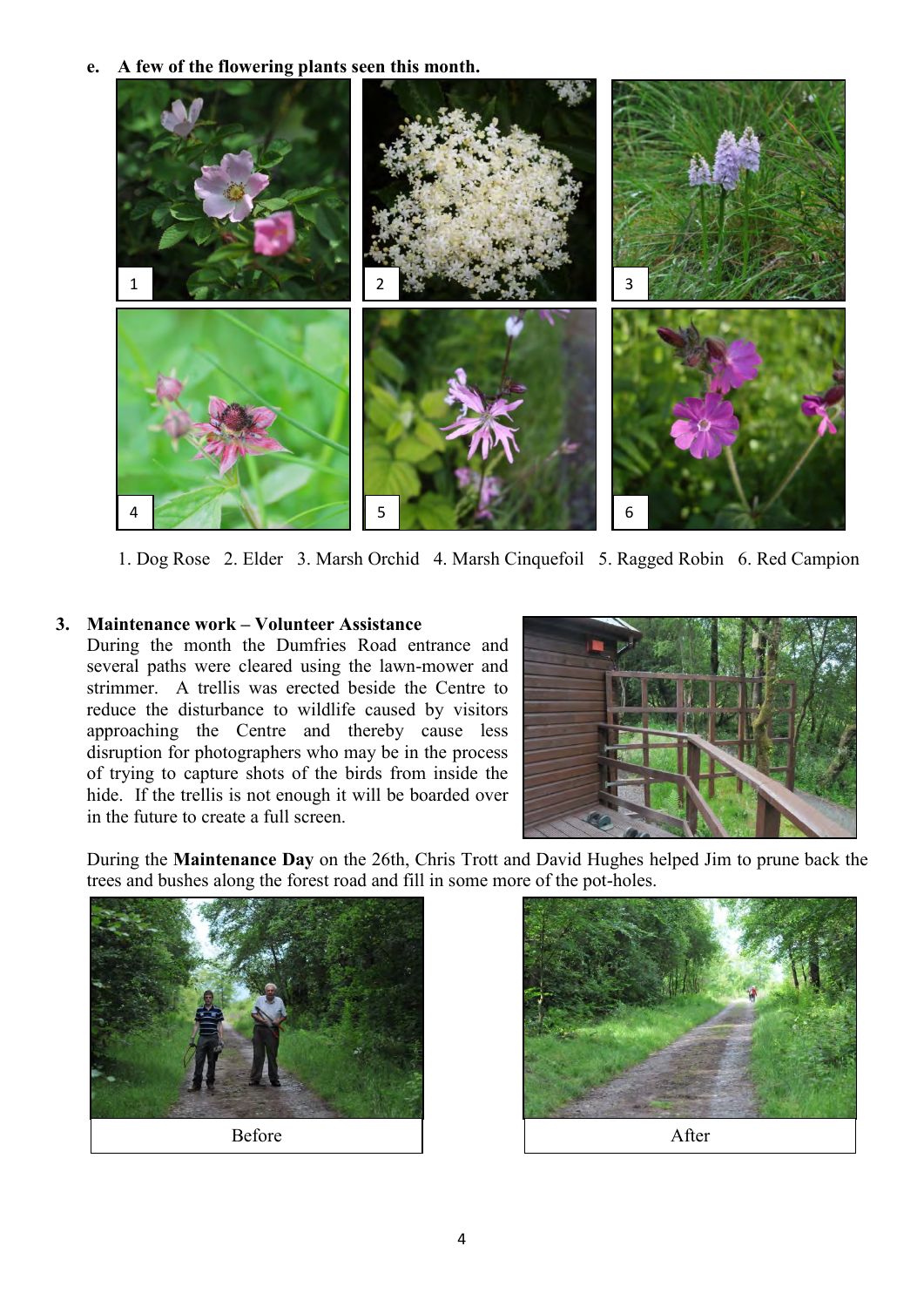#### **4. Visitor Records:**

| Month    | <b>Total number</b><br>of Visitors | <b>Daily Average</b><br><b>Visitors</b> |
|----------|------------------------------------|-----------------------------------------|
| January  | 1472                               | 47                                      |
| February | 1603                               | 57                                      |
| March    | 1866                               | 60                                      |
| April    | 2234                               | 74                                      |
| May      | 1846                               | 60                                      |
| June     | 1504                               | 50                                      |

# **5. Weather Records:**

#### **a. Air temperature**

| Month    | <b>Maximum</b> | <b>Minimum</b> | Average |
|----------|----------------|----------------|---------|
| December | 2.3            | $-17.6$        | $-6.5$  |
| January  | 5.4            | $-9.2$         | $-1.5$  |
| February | 7.7            | $-4.4$         | 1.7     |
| March    | 11.0           | $-6.3$         | 2.6     |
| April    | 18.1           | $-2.7$         | 79      |
| May      | 14.5           | $-2.7$         | 79      |
| June     | 19.8           | 2.7            | 10.3    |

### **b. Precipitation**

| <b>Month</b> | Rainfall (mm) |
|--------------|---------------|
| December     | 29.7          |
| January      | 108.8         |
| February     | 189.6         |
| March        | 71.9          |
| April        | 55.8          |
| May          | 158.9         |
| June         | 854           |

#### **Nature Reserve Visitor Count June 2011** 140 Visitors entering the Reserve 120 100 80 60  $40$  $20$  $\Omega$  $21 - Jun - 11$  $01$ -Jun-11  $11$ -Jun- $11$





# **6. Monitoring Red Squirrel Feeding Behaviour**



The squirrels are now feeding between 4:30 and 21:00hrs. The increase in feeding rate is due partly to the increased number of young squirrels and partly to the smaller average size of the peanuts in the last batch from Gardenwise. The young squirrels are still feeding regularly at the sunflower heart and bird seed feeders. These feeders do not have monitors on them.